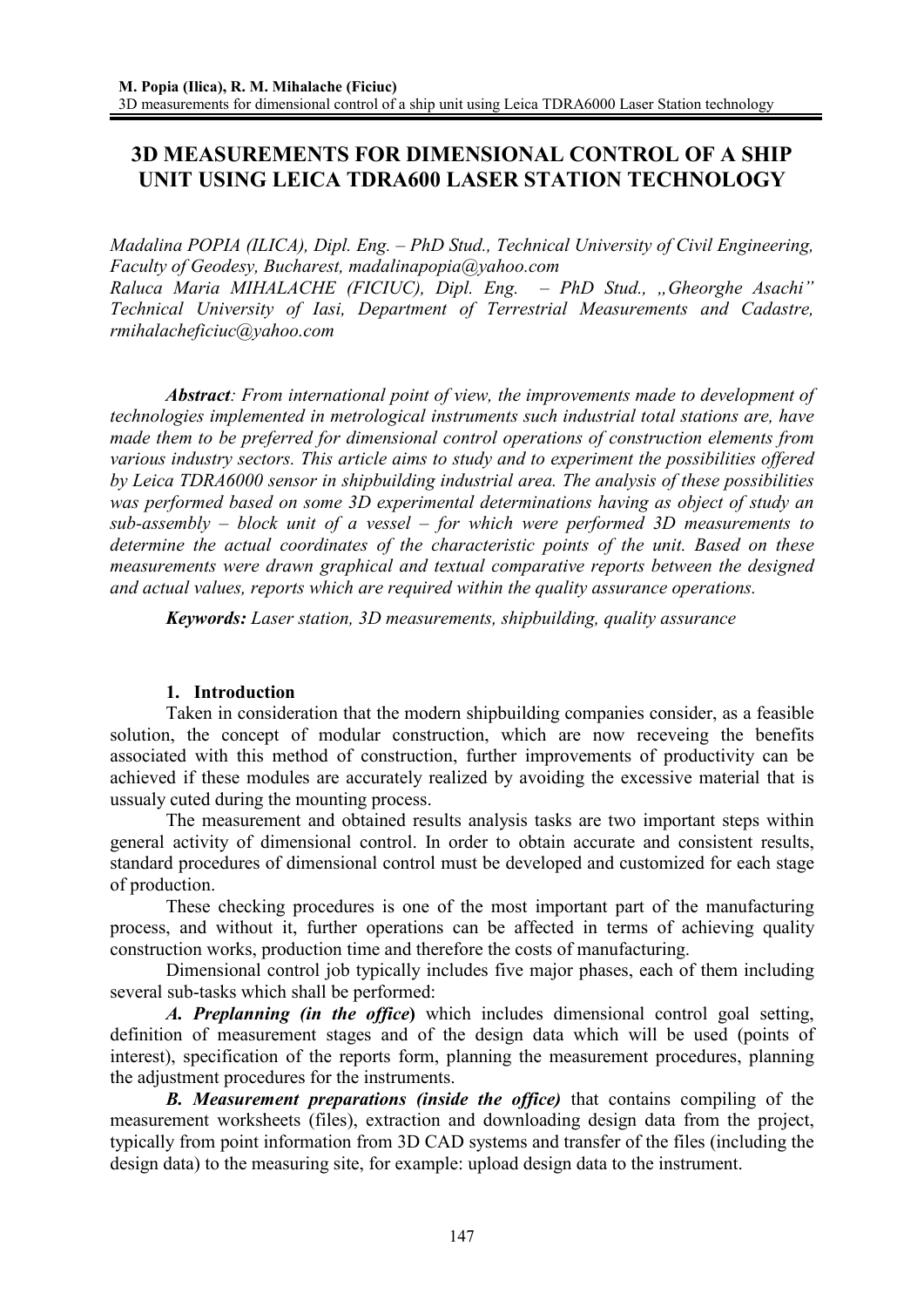*C. Measurement procedure (on shipyard***)** which includes system setup and instrument orientation of the Object Coordinate System, point measurements and data collection, quick measurement control based on Actual/Design measurement differences.

*D. Dimensional Analysis (in the office)* which contains download of the design/actual data from instrument to PC, numerical and graphical analysis of the measured *sub subassembl*y, creating dimensional control DC reports, **s**aving and storing the design and actual data for future use.

*E. Process Analysis (in the office)* includes numerical and graphical analysis and assessments of the specific manufacturing processes, stages, object types or manufacturing lines, producing accuracy reports of the whole process, exploration of the possibilities in order to improve manufacture and design processes.

The various dimensional control tasks are performed based on measuring position of a point in a gaved 3D coordinate system. It is advantageous to use the Object Coordinate Systems (OCS) as the measurement system, so that the actual/design coordinate comparison can be real-time obtained.

The principle of the method is to bring the CAD data to the production site in order to compare the manufactured structure with the design values from the project. The differences between the measured actual data and the design data is obtained immediately during the construction process.

After the field stage, the actual and the design data will be processed with dimensional analysis software that illustrates the results both graphically and numerically.

The DCP – TDRA is a single sensor 3Dimensional Control and Analysis System for shipbuilding and similar industries. The system includes three components as following:

- LEICA TDRA6000 a high accuracy industrial Laser Station as the measuring device;
- A.M.S. DCP05 a powerful on-board dimensional control program installed into the Laser Station and used for the dimensional control tasks at the production site,
- A.M.S. DCP100 a dimensional analysis program run on a PC and used to present the results graphically and numerically

### **2. Hardware description**

Among the instruments that contain electronic measuring sensors can be reminded the tachometers and total stations which contains extremely precise modules for measuring distances. By replacing conventional prisms with sighting marks the reflective sheets, the points of the measured object can be marked directly and sustainable, which extends the system's field of usage.

A brief overview of this industrial measurement system is necessary to highlight the technical facilities and multiple possibilities for using in various fields: building vessels, aircraft, automotive constructions, robotics, etc.

Leica TDRA6000 Laser Station (figure 1) is a portable system for 3D checking measurements created to achieve accuracy measurements of extremely high structures and offers the following features:

- introduction and storage of all measurement data and information relating to measured objects;
- integrated checking and adjustment options, that can function during the measurements;
- computing functions;
- displaying and visualization of the coordinates of station point and target point;
- free station;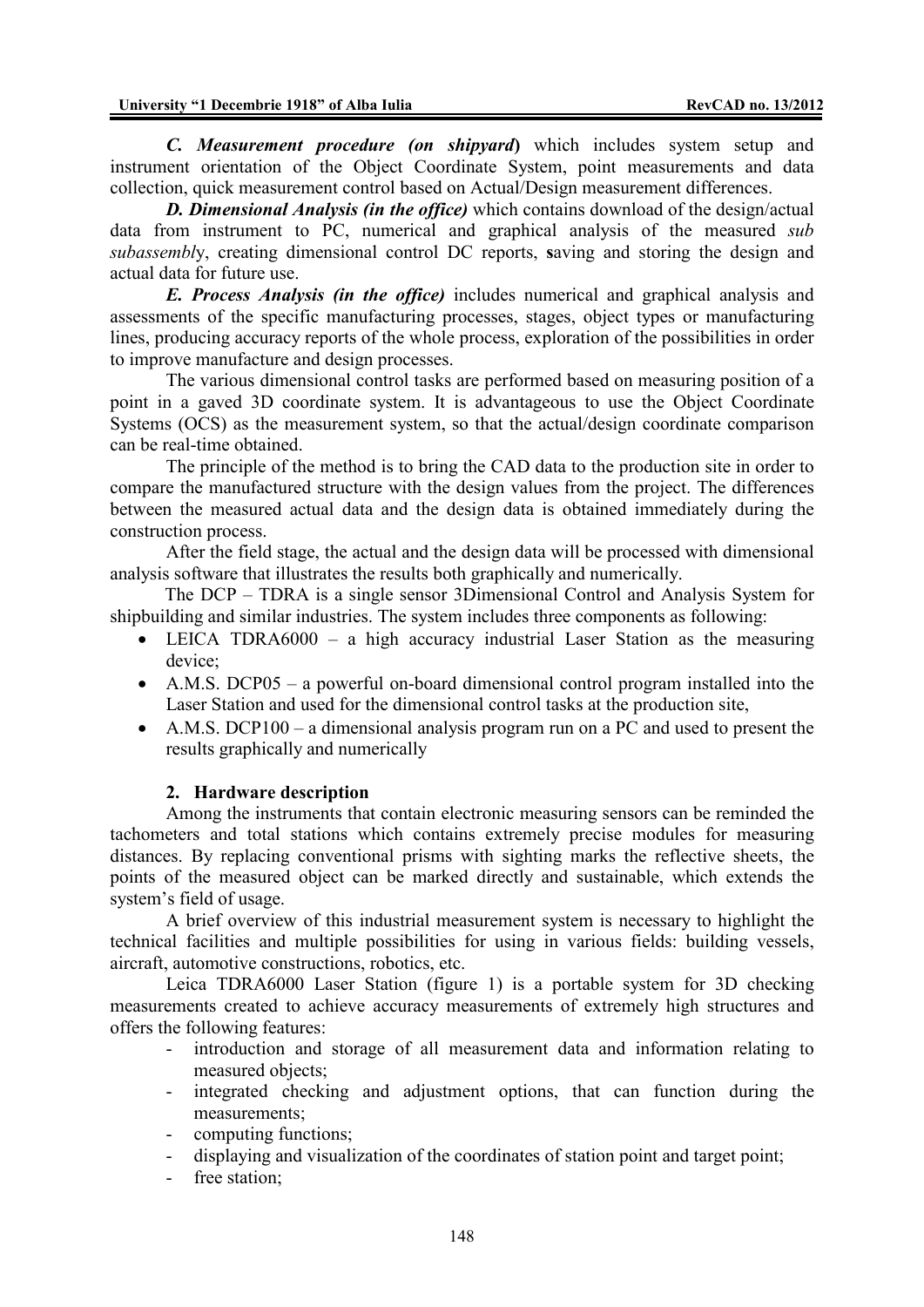- calculation of the distances between two measured points;
- generation of a very precise reference line for aligning a machinery or its components under different given angles;
- generation a reference surface for determining flatness of parts or subassemblies;
- centralized quadruple compensation on 2-axis for correction of the position of the instrument axes;
- reticular wires system specially designed for use in industrial measurements;
- software package which allows the instrument orientation, conduct automatic measurements (motorized) and analysis measurement results;

With a laser spot, whose size does not exceed 0.25 mm at the 30 m distance, Leica TDRA6000 is the most accurate total station designed for industrial use. The standard accuracy for distance measurement is 0.6 mm<sup>+1</sup> ppm and for vertical and horizontal angular measurement is 0.5 ".

Automatic target recognition module, with the positioning accuracy of  $\pm$  0.5 mm and the angular one of 1 ", enable the sensor to perform automated deformation studies and to track automatically a target which allows measurements by one person.



Fig. 1. Leica TDRA6000 Laser Station

The system operates on the principle of determining 3D coordinates through polar coordinates method and the reflective environment consists of Leica prisms or reflective tapes (figure 2).



Fig. 2. Leica prisms and reflective tapes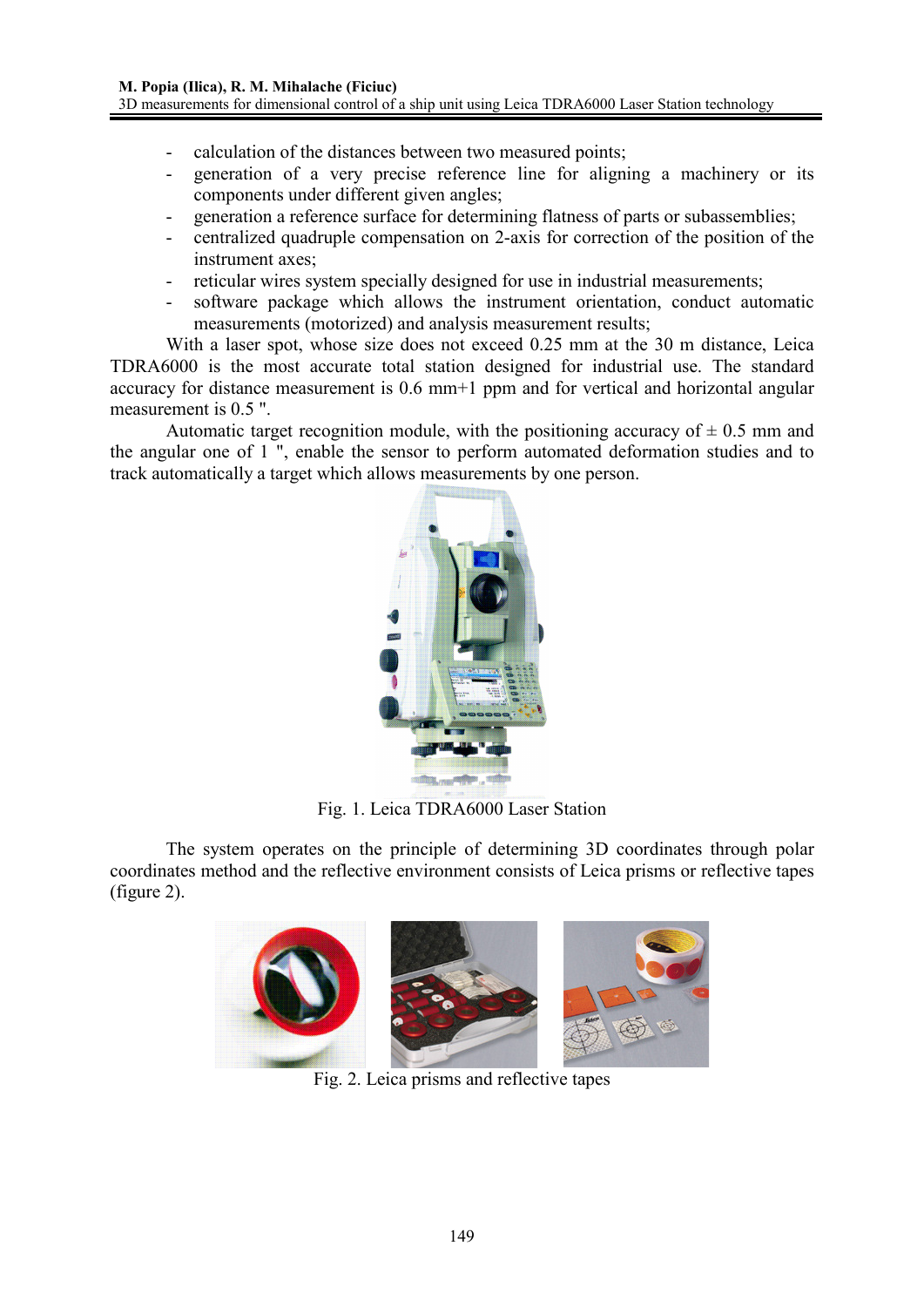#### **3. Software description**

The dimensional control and analysis software products have been especially created to meet the requirements of the real-time dimensional control tasks, analysis, simulation and reporting in large scale assembly processes such as shipbuilding, steel construction and similar industries.

The onboard DCP05 has various measuring and control functions to process effectively the 3D coordinate measurements for on-line surveying of parts and assemblies and for guiding the building and assembling processes based on comparison of design and measured actual 3D data.

The DCP05 field software include special measuring functions such is that to measure the 3D coordinate values of a hidden point with using a hidden point bar. The X or Y or Z function is advantageous, when measuring points of which only one or two coordinates values are important e.g. points laying on the edge of a thin plate.

The stake-out function combined with the pointing red laser allows to locate and to visualize 3D points of the object for building and inspection of manufacturing parts. Additionally, the circle measurement and analysis and the 3D-Front-Back point pair measurement with their support on 3D-file brings new aspects in effective use of total stations in large-scale assembly.

The DCP05 software contains calculation features for real-time dimensional analysis. The position of a measured point can be compared to any other measured point, reference line or plane. The references are calculated from the set of measured points defined by the operator.

It is important to know that the 3D measurement instruments (total stations, 3Dsensors, etc.) are primarily measuring in their own coordinate system called sensor coordinate system. Therefore, in real-time measurements there is the ultimate need to have different procedures to align the 3D measurements from sensor coordinate system to the object coordinate system.

### **4. Procedure and principle of coordinates measurement**

### **4.1. Principle of 3D Point Measurement in Sensor Coordinate System**

The location of a target point of an object is measured using the polar coordinates method. The coordinate of the points are calculated using three measured elements: horizontal angles, vertical angles and slope distances (figure 3).



Fig. 3. Measurement principle used to determine coordinates through polar method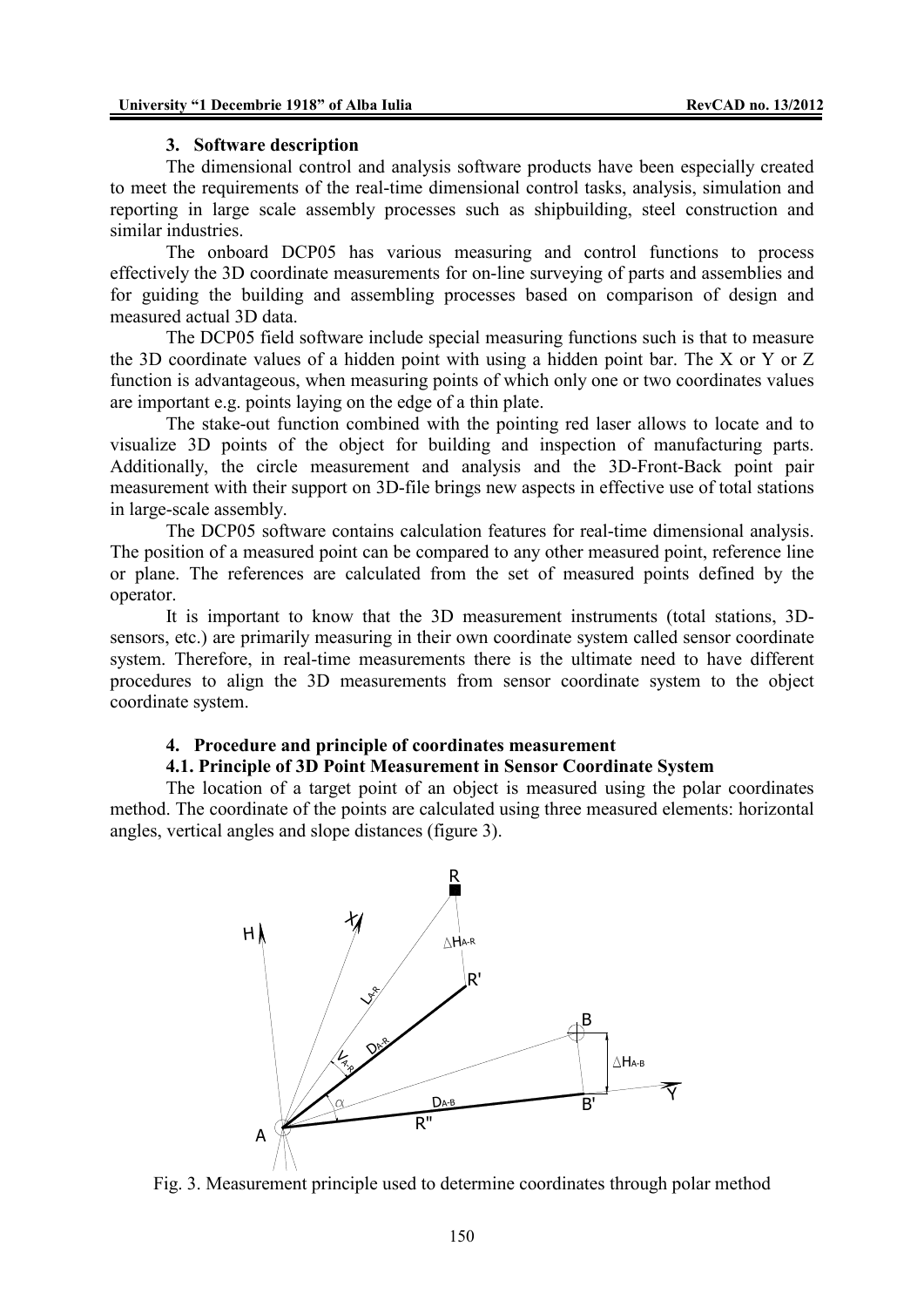The sistem coordinate origin is located on pont A, the OY axis is located amoung the direction of the reference point B and the measured elements are:

- Horizontal angle **α**
- Slope distance  $L_{A-R}$ <br>- Vertical angle  $V_{A-P}$
- Vertical angle **VA-R**

Principle of a method consists in measuring from point A contained on the support edge AB, of the horizontal angle  $\alpha$  and slope distance  $L_{A-R}$  to the point P, whose we will determine the 2D rectangular coordinates based on the known coordinates of point A and field measured elements:

$$
\begin{cases} \theta_{A-R} = \theta_{A-B} - \alpha \\ D_{A-R} = L_{A-R} \cdot \cos V_{A-R} \end{cases}
$$

- in the XAY rectangular system, generated by the reference AB:

$$
\begin{cases}\nX_R = X_A + D_{A\text{-}R} \cdot \cos \theta_{A\text{-}R} \\
Y_R = Y_A + D_{A\text{-}R} \cdot \sin \theta_{A\text{-}R}\n\end{cases}
$$

- in the three-dimensional system generated by the coordinates and height of the point A which is the origin of this system:

$$
H_R = H_A + D_{A-R} \cdot tgV_{A-R}
$$

The results are calculated and shown in a Cartesian coordinate system (X, Y, H) called **S**ensor **C**oordinate **S**ystem (SCS). The origin of SCS (figure 5) is located in the center of the sensor at the intersecting point of the optical axis (line of sight), vertical axis (H-axis) and tilting axis.



Fig. 5. The origin of sensor coordinates system

### **4.2. The Object Coordinate System**

The object coordinate system (figure 6) is a 3D coordinate system, in which the object geometry is represented. The object is typically designed in a CAD environment offering the design 3D coordinate values in object coordinate system.

Two different methods provide the orientation of the sensor to the object coordinate system, so that the measurement results are represented in the same system, providing realtime actual/design comparison of the results.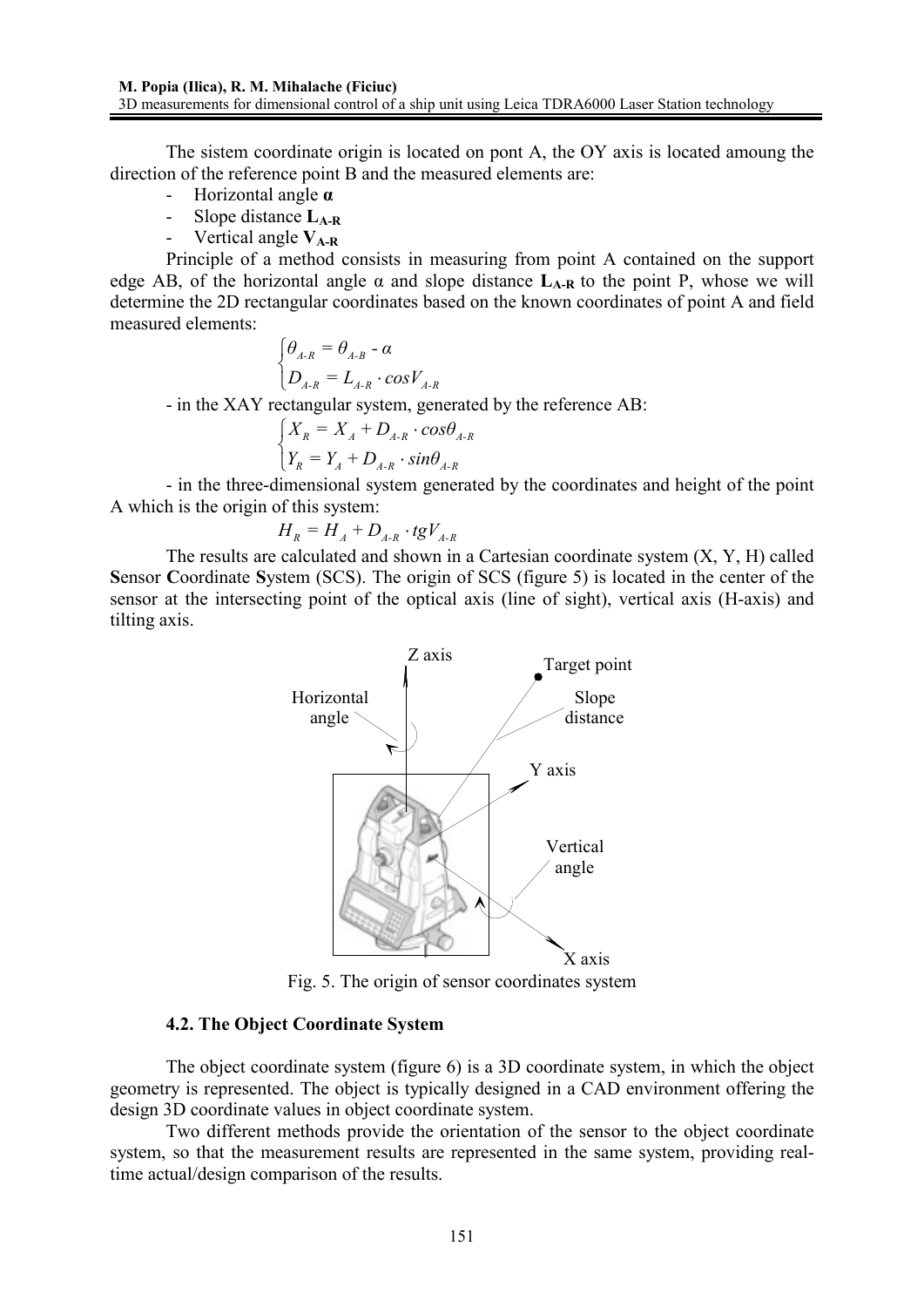

Fig. 6. The object coordinates system and the relation with the sensor one

#### **4.3. Direct Orientation Method**

The method is based on defining the direction of the axis of the object coordinate system and is realized in three steps:

*1. Defining a reference plane* - The reference plane can be selected to be (X,Y), (X,Z) or (Y,Z). The selected plane is specified at least by three points which will be measured in sensor coordinate system. The described points will define the positive direction of the plane (normal) or parallel to the horizontal plane, for ex. the normal is along the Z axis (figure 7).





*2. Defining a reference line -* After the direction of the plane has been defined, the direction of the corresponding axis on the plane is selected and defined. Suppose that  $(X, Y)$ plane is selected and defined. Therefore, select and define the direction of X or Y axis (figure 8). Measuring at least two reference points on the axis in sensor coordinate system does the axis definition. The positive direction is from the first to second point.

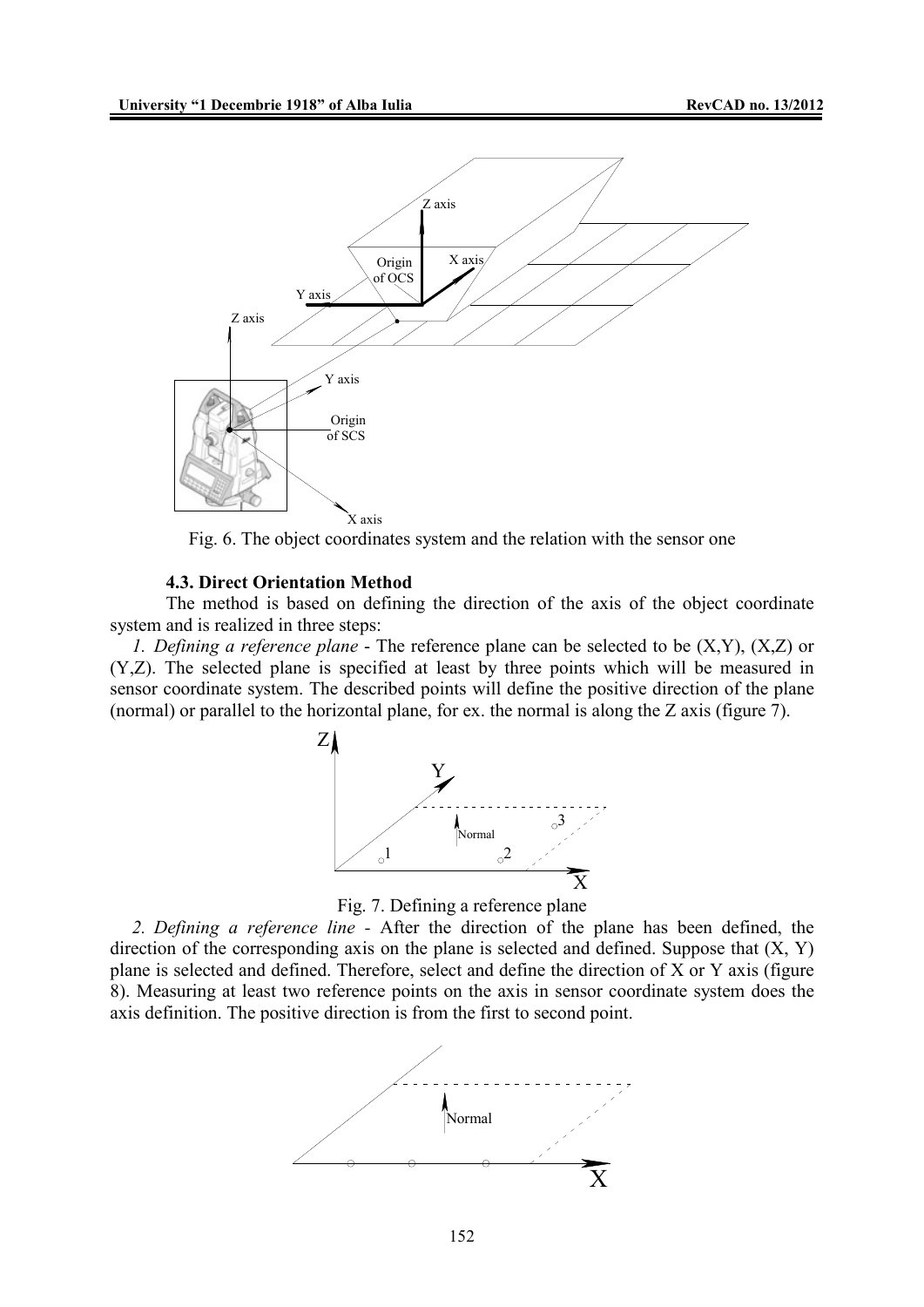## Fig. 8. Defining a reference line

3. *Defining a specific point of the object -* After the direction of the axis of the OCS has been established, we can select and define the specific point with an offset or not. The values of the specific point are given in the object coordinate system for x, y, z and it is measured in sensor coordinate system respectively. The value in object coordinate system may equal  $(0,0,0)$  or whatever is necessary (figure 9).



Fig. 9. Defining a specific point of the object

# **5. Case study**

As a case study, there were realized measurement for one of the subassembley of a marine barge which was under construction at Damen Shipyard in Galati using Leica TDRA 6000 Laser Station and DCP100 office software in order to perform data processing and report over the studied subassembley.

Before performing measurements, the design values of the coordinates of desired points P1,....P14 (Table 1) were uploaded in the instrument.

| Point no.       | Design coordinates in object coordinate system |           |          |  |  |
|-----------------|------------------------------------------------|-----------|----------|--|--|
|                 | $X$ (mm)                                       | $Y$ (mm)  | $Z$ (mm) |  |  |
| P <sub>1</sub>  | $-1128.0$                                      | 7745.0    | 9905.0   |  |  |
| P <sub>2</sub>  | $-1128.0$                                      | $-7745.0$ | 9905.0   |  |  |
| P <sub>3</sub>  | $-828.0$                                       | $-7980.0$ | 7305.0   |  |  |
| P4              | $-828.0$                                       | 7980.0    | 7305.0   |  |  |
| P <sub>5</sub>  | $-1128.0$                                      | 0.0       | 9905.0   |  |  |
| P <sub>6</sub>  | 9300.0                                         | 7745.0    | 9905.0   |  |  |
| P7              | 9300.0                                         | $-7745.0$ | 9905.0   |  |  |
| P <sub>8</sub>  | 9300.0                                         | $-7995.0$ | 7305.0   |  |  |
| P <sub>9</sub>  | 9300.0                                         | 7995.0    | 7305.0   |  |  |
| P10             | 9300.0                                         | 0.0       | 9905.0   |  |  |
| P11             | 9300.0                                         | $-3342.0$ | 9905.0   |  |  |
| P12             | 9300.0                                         | 3342.0    | 9905.0   |  |  |
| P13             | 9000.0                                         | $-3342.0$ | 7305.0   |  |  |
| P <sub>14</sub> | 9000.0                                         | 3342.0    | 7305.0   |  |  |

Table 1. Design values of the coordinates of the point of interest

After the measurements were performed we obtained the actual values of the coordinates of points of interest (Table 2) to these points in order to obtain.

The deviations of the points were obtained by comparing the actual values of the coordinates with the measured values of the points, after which an report with all data was created and also the a CAD drawing (figure 10) in order to highlight the deviations betwin actual/design values of the points.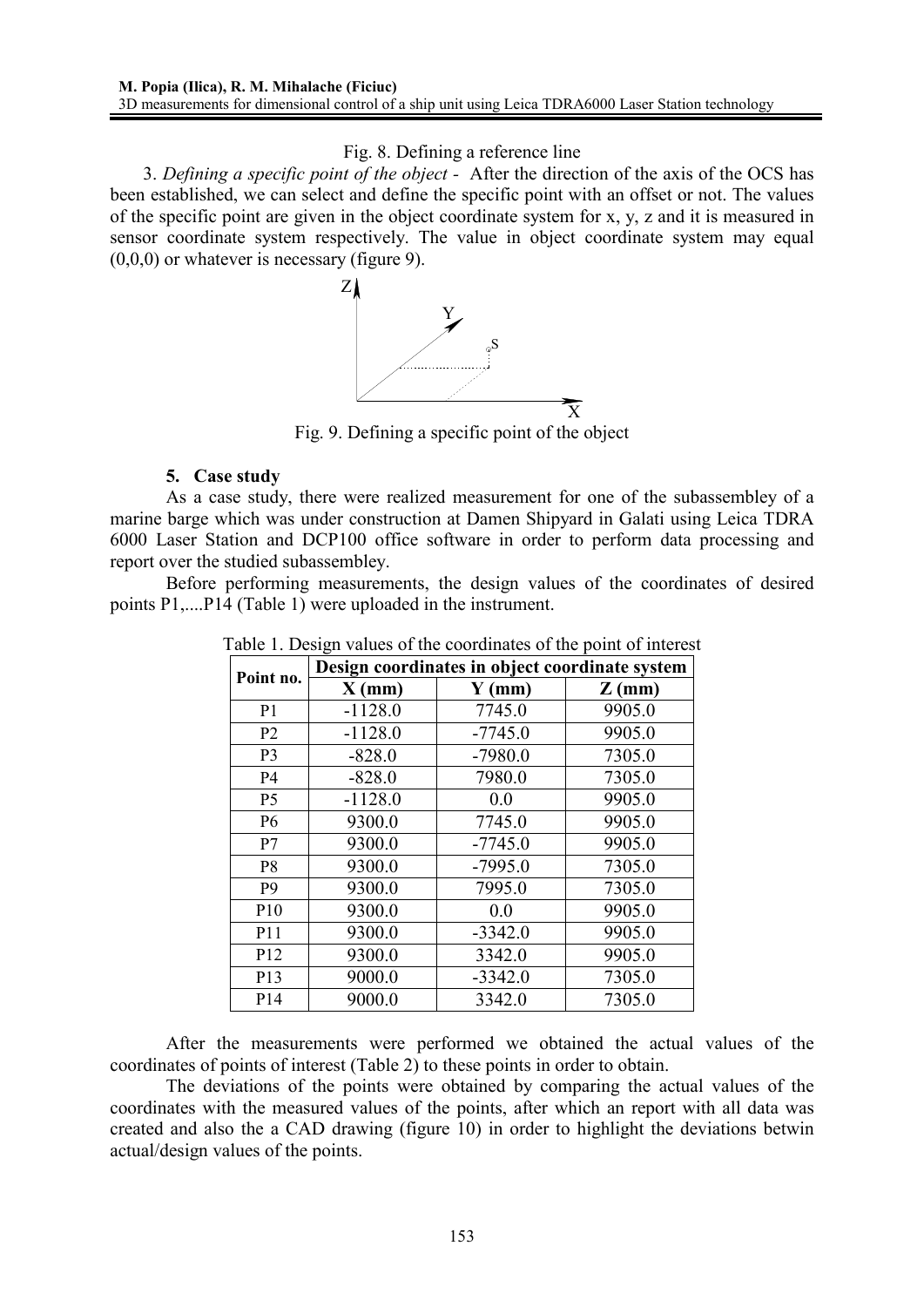| Point no.      | $\sim$ 01 m, $\sim$ 01 minutes of the point of $\sim$<br>Actual coordinates in object coordinate system |           |          |  |  |
|----------------|---------------------------------------------------------------------------------------------------------|-----------|----------|--|--|
|                | $X$ (mm)                                                                                                | $Y$ (mm)  | $Z$ (mm) |  |  |
| P <sub>1</sub> | $-1136.0$                                                                                               | 7701.2    | 9882.1   |  |  |
| P <sub>2</sub> | $-1149.3$                                                                                               | $-7694.7$ | 9895.2   |  |  |
| P <sub>3</sub> | $-808.5$                                                                                                | $-7964.0$ | 7317.3   |  |  |
| <b>P4</b>      | $-741.9$                                                                                                | 7975.4    | 7286.8   |  |  |
| P5             | $-1132.5$                                                                                               | $-1.3$    | 9887.2   |  |  |
| <b>P6</b>      | 9334.4                                                                                                  | 7725.3    | 9890.0   |  |  |
| P7             | 9330.5                                                                                                  | $-7761.4$ | 9846.9   |  |  |
| P <sub>8</sub> | 9310.4                                                                                                  | $-8008.6$ | 7287.5   |  |  |
| P <sub>9</sub> | 9348.8                                                                                                  | 7992.2    | 7324.8   |  |  |
| P10            | 9303.4                                                                                                  | $-40.9$   | 9828.7   |  |  |
| P11            | 9334.5                                                                                                  | $-3344.8$ | 9860.4   |  |  |
| P12            | 9352.5                                                                                                  | 3331.9    | 9879.1   |  |  |
| P13            | 8997.4                                                                                                  | $-3352.7$ | 7240.7   |  |  |
| P14            | 8998.0                                                                                                  | 3348.6    | 7234.0   |  |  |

Table 2. Actual values of the coordinates of the point of interest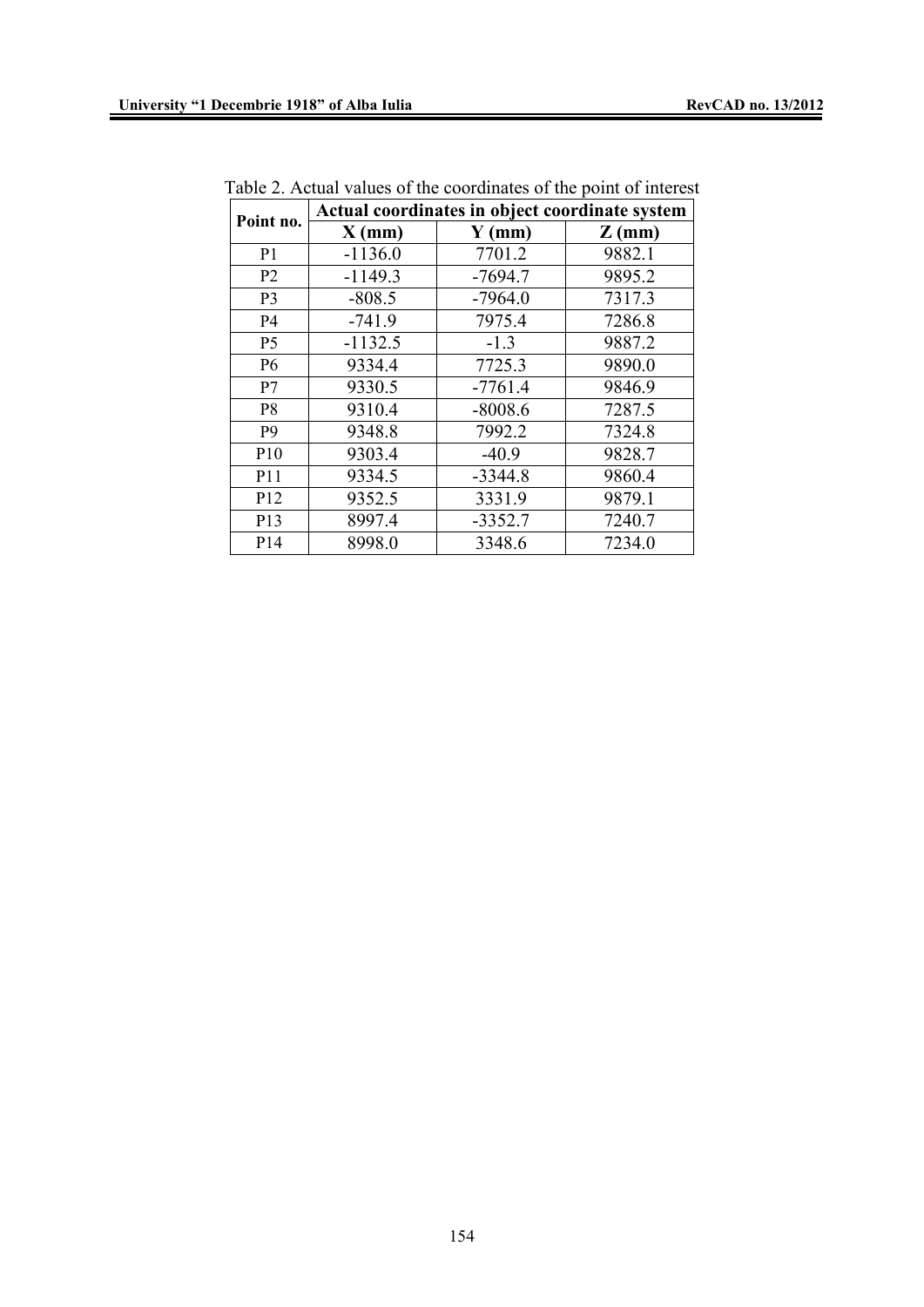

Fig. 10. Drawing report for measured section

The differences betwin actual/design coordinate were calculated using DCP 100 software, owned by Accuracy Measurement Systems LTD and in table 3 it was intended to emphasize the points deviations by comparing the measured values with those from the project, as well to be used within the quality control of the subassembley manufacturing process, as well for the purpose of precise integration within the entire ensemble of the vessel.

Based on the dX, dY and dZ deviation can be calculated the root mean square errors (RMSE) for each point (Table 3) which is defined as the distance between design values and the actual values of the coordinates:

$$
RMSE_n = \sqrt{dX_n^2 + dY_n^2 + dZ_n^2}
$$

 After the calculation of each RMSE error, it will be calculated the total RMS error (Table 3) using the following formula:

| $RMS_T = \sqrt{\sum_{i}^{n} \frac{RMSE}{n}}$ |                                                        |  |
|----------------------------------------------|--------------------------------------------------------|--|
|                                              | Table 3 The deviation betwin actual/design coordinates |  |
|                                              |                                                        |  |

| $No.$ PID | <b>Actual</b> – Design |  |  |  |
|-----------|------------------------|--|--|--|
|           |                        |  |  |  |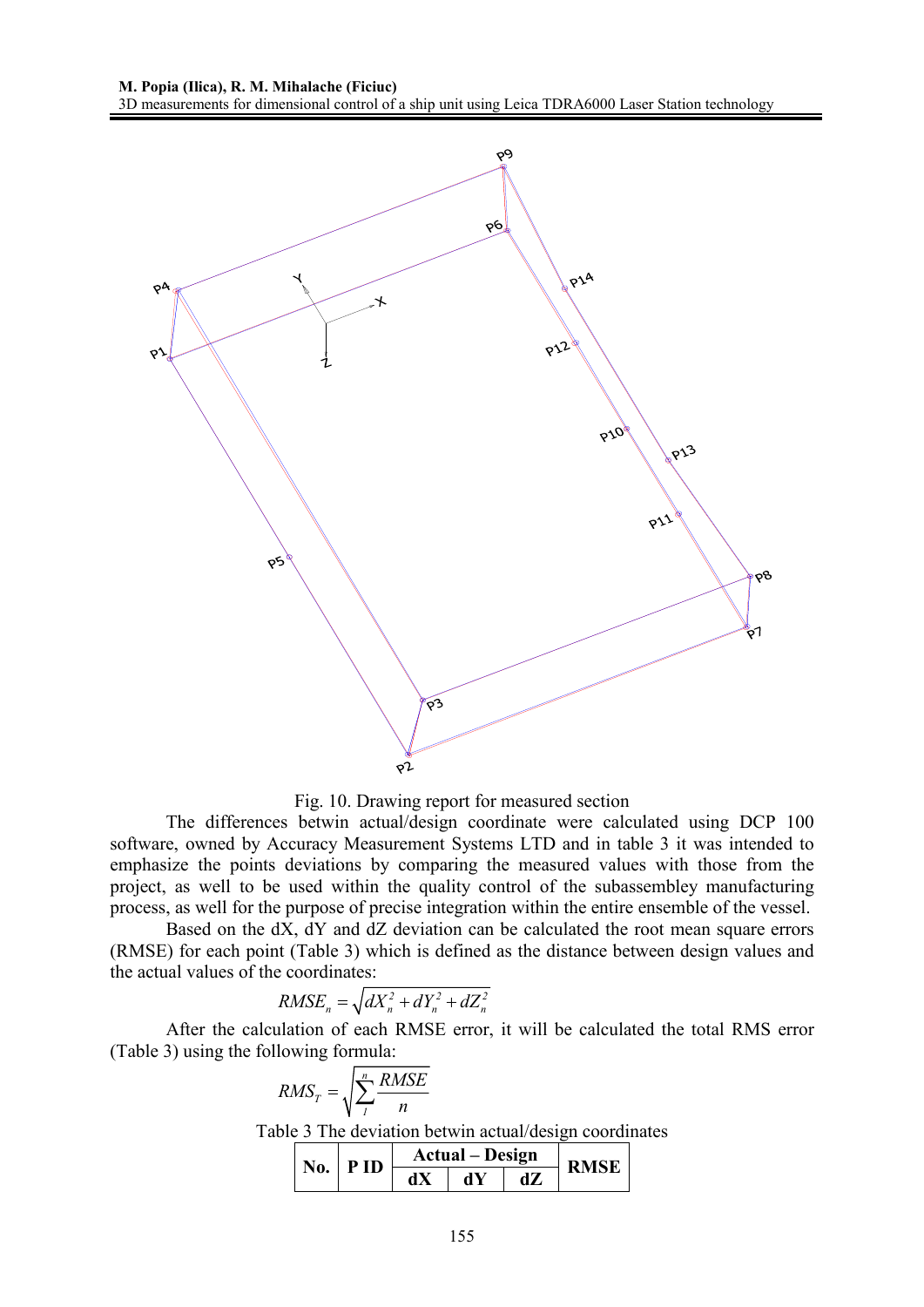| 1              | P1              | $-8.0$     | $-43.8$ | $-22.9$ | 50.07 |
|----------------|-----------------|------------|---------|---------|-------|
| $\overline{2}$ | P <sub>2</sub>  | $-21.3$    | 50.3    | $-9.8$  | 55.50 |
| 3              | P3              | 19.5       | 16.0    | 12.3    | 28.06 |
| 4              | P4              | 86.1       | -4.6    | $-18.2$ | 88.12 |
| 5              | P5              | $-4.5$     | $-1.3$  | $-17.8$ | 18.41 |
| 6              | P6              | 34.4       | $-19.7$ | $-15.0$ | 42.38 |
| 7              | P7              | 30.5       | $-16.4$ | $-58.1$ | 67.64 |
| 8              | P8              | 10.4       | $-13.6$ | $-17.5$ | 24.48 |
| 9              | P9              | 48.8       | $-2.8$  | 19.8    | 52.74 |
| 10             | P10             | 3.4        | -40 9   | $-76.3$ | 86.64 |
| 11             | P <sub>11</sub> | 34.5       | $-2.8$  | -44 6   | 56.46 |
| 12             | P <sub>12</sub> | 52.5       | $-10.1$ | -259    | 59.41 |
| 13             | P <sub>13</sub> | -26        | $-10.7$ | $-64.3$ | 65.24 |
| 14             | P <sub>14</sub> | $-2.0$     | 6.6     | $-71.0$ | 71.33 |
| $RMS_T$        |                 | 7.39<br>mm |         |         |       |

#### **6. Conclusions**

This paper aimed to describe work methodology and the possibilities offered by used technology, evidenced by a case study whose object was a subassembly of an industrial construction - unit of a vessel. Regarding the advantages of using a TDRA6000-DCP100 type system can be mentioned:

- The accuracy offered by the instrument is one of the is one of the best and is suitable for the control work performed in shipbuilding industry if taking into account the quality control requirements imposed for this domain;
- RMSE errors, calculated by using Euclidean distances between actual and designed values of the coordinates obtained in this study, fits within the range that has as a minimum of 18.41 mm and 88.12 mm as a maximum. Total RMS error is equal with 7.39 mm and express the value of the precision of construction works performed for the ship unit;
- The degree of automation of the system allows the user to perform in a significantly reduced time (compared to other methods and technologies) the inspection and verification measurements in a "one-man show" process. Furthermore, some benefits of using the system that can be mention is real-time visualization of results, automatic storage of data along with performing measurement operation, etc.
- The DCP100 program provides methods to prepare a large variety of dimensional control reports. On one hand brief reports are available for internal use and on the other hand complete reports can be prepared to meet the requirements of the customers and quality audits.

The author proposes in a future study to highlight the mathematical algorithm of transformation of the sensor coordinate system to the object coordinate system, used by the laser station field software and a comparative study of methods and precision provided by TDRA600 laser station and Scanstation2 laser scanner

## **7. References**

*1. Cosarca C. - "Sisteme De Masurare In Industrie", Bucharest, Romania, 2009;*

*2. Manninen M., Kaisto I. – Practice Report "3D Measurement and Analysis of a Ship Block", A.M.S. Ltd, Oulu, Finland, 1996;*